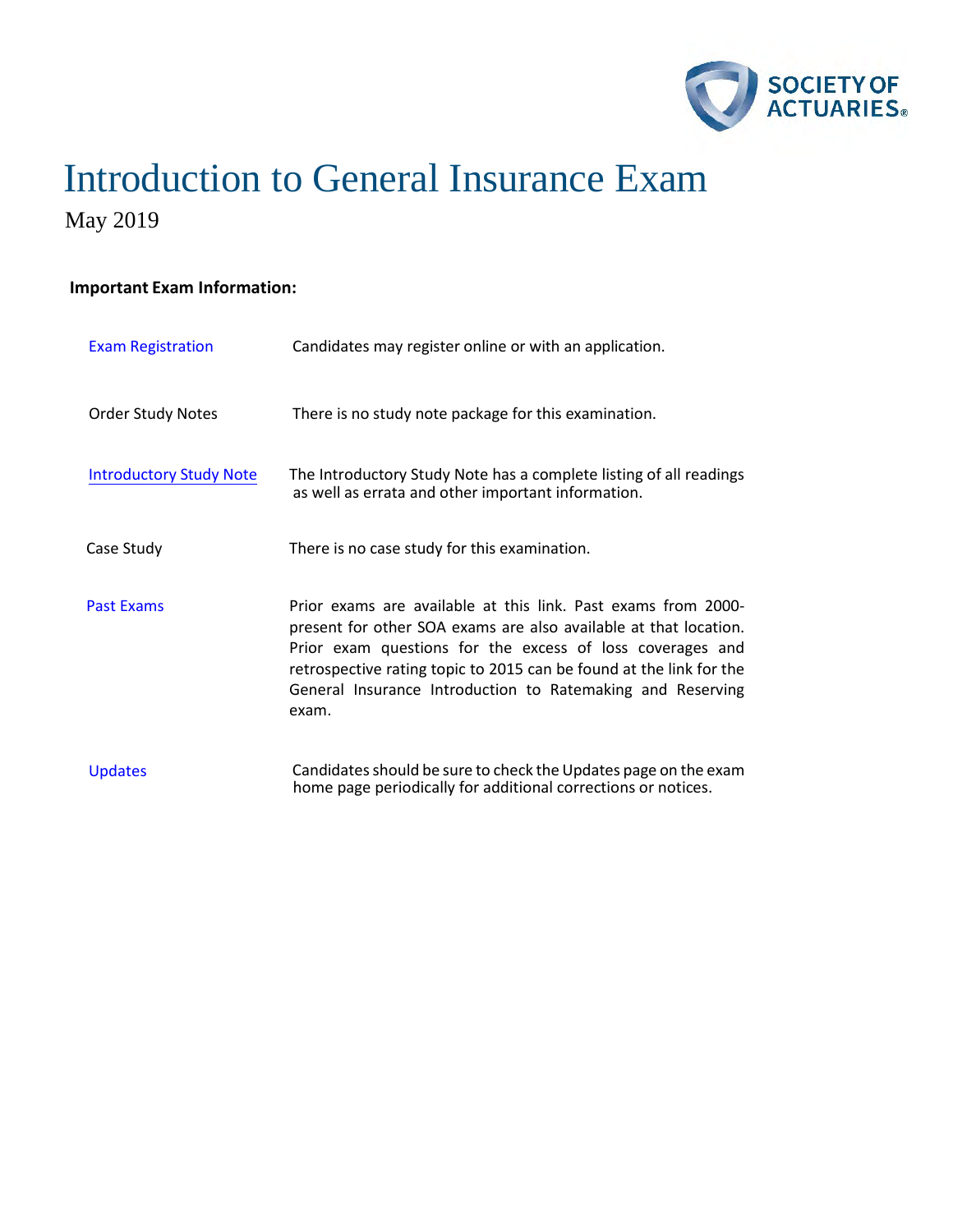The following shorthand is used for the three required textbooks published by The Institutes:

CPCU 520 – x indicates Assignment x from *Insurance Operations*, Edited by Susan Kearney **NOTE – Candidates may use either of two editions (special SOA edition 2015 or first edition, 2010). See the Introductory Study Note for Details.**

CPCU 553 – x indicates Assignment x from *Survey of Personal Insurance and Financial Planning*, Edited by Mary Ann Cook **Candidates may use either of two editions (special SOA edition 2017 or first edition, 2012). See the Introductory Study Note for Details**

CPCU 557 – x indicates Assignment x from *Survey of Commercial Insurance*, Edited by Arthur Flitner **NOTE – Candidates may use either of three editions (special SOA edition 2017, first edition, 2012, or second edition, 2014). See the Introductory Study Note for Details.** 

| EXAM: GI-INTRO            | TOPIC: Overview of Insurance Operations |
|---------------------------|-----------------------------------------|
| <b>Learning Objective</b> |                                         |

1. The candidate will understand how insurance companies are organized, their goals, how success is measured, and their functions.

#### **Learning Outcomes**

The candidate will be able to:

- a) Explain how insurers have organized to provide property-casualty insurance
- b) Describe the major goals of an insurer
- c) Describe the internal and external constraints that impede insurers from achieving their major goals
- d) Describe the measurements used to evaluate how successful an insurer is at meeting its established goals
- e) Describe the core and supporting functions performed by insurers

### **Syllabus Resources**

• CPCU 520 – 1 Overview of Insurance Operations

#### **EXAM: GI-INTRO TOPIC: Insurance Regulation**

### **Learning Objective**

2. The candidate will understand the reasons for and the types of regulation.

### **Learning Outcomes**

The candidate will be able to:

- a) Describe the effect each of the following acts and legal decisions have had on insurance regulation: Paul v. Virginia, Sherman Antitrust Act, South-Eastern Underwriters Association, McCarran-Ferguson Act, Insurance Services Office and the Attorneys General Lawsuit, and Gramm-Leach-Bliley Act
- b) Explain how insurance regulation protects consumers, contributes to maintaining insurer solvency, and assists in preventing destructive competition
- c) Identify the regulatory activities of state insurance departments and the duties typically performed by state insurance commissioners
- d) Describe the arguments for and against federal regulation of insurance
- e) Describe the licensing requirements for insurers and insurance personnel
- f) Describe the methods that regulators use to maintain the solvency of insurers and to manage insolvencies, and the reasons why insurers become insolvent
- g) Describe the goals of insurance rate regulation, the major types of state rating laws, and the reasons supporting and opposing rate regulation
- h) Explain how the contract language contained in insurance policies is regulated
- i) Explain how the market conduct areas in insurance are regulated and how regulatory activities protect consumers
- j) Explain how organizations that act as unofficial regulators affect insurance activities

#### **Syllabus Resources**

• CPCU 520 – 2 Insurance Regulation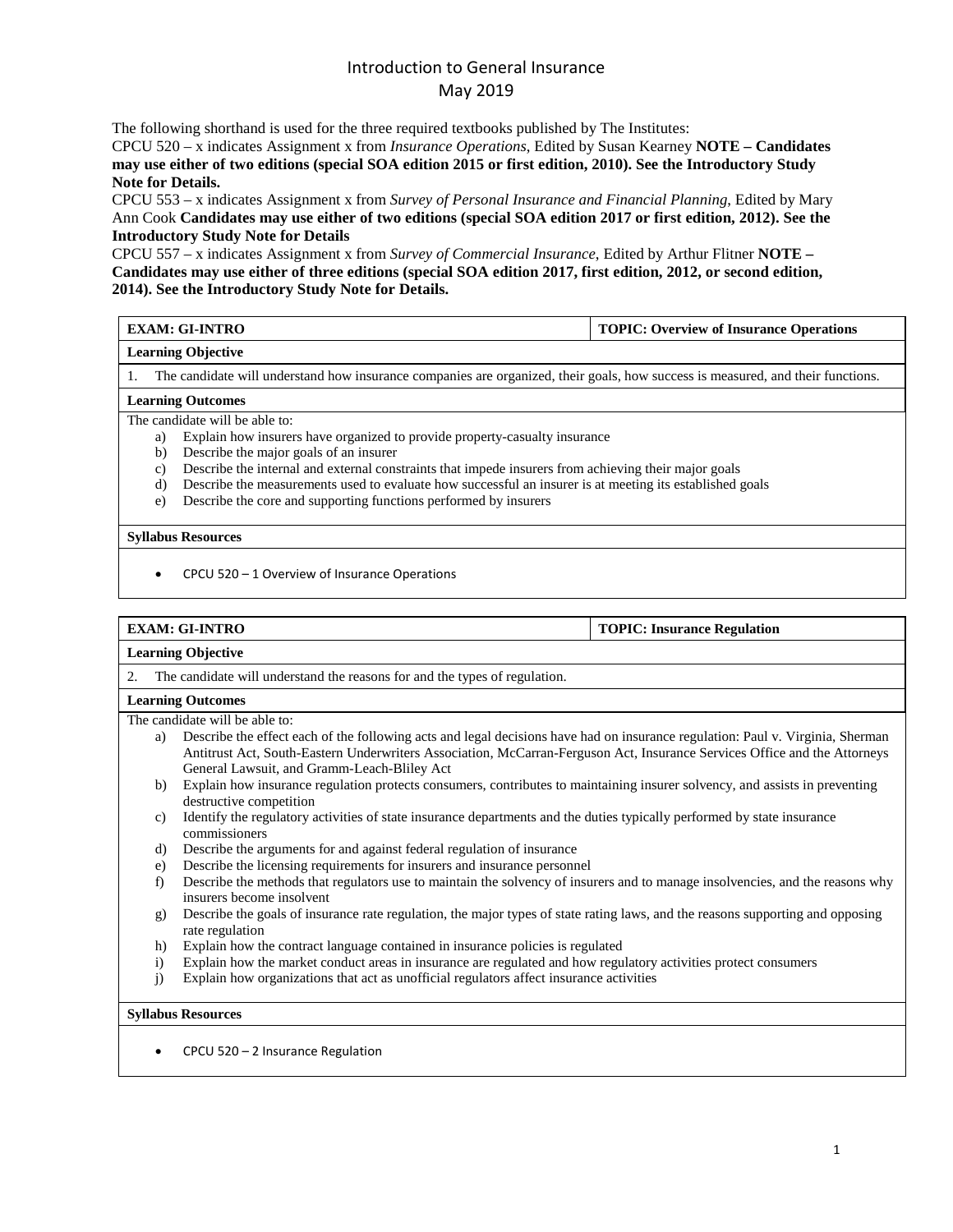### **EXAM: GI-INTRO TOPIC: Insurance Marketing and Distribution**

### **Learning Objective**

3. The candidate will understand the insurance marketplace and marketing and distribution systems.

#### **Learning Outcomes**

The candidate will be able to:

- a) Describe the following attributes of the competitive property-casualty insurance marketplace: distinguishing characteristics of insurance customers, insurer marketing differentiations, and unique factors in the insurance marketplace
- b) Explain how typical insurer marketing activities are performed and why they are performed
- c) Describe the main types of insurance distribution systems and channels, including the principal characteristics that distinguish one distribution system from another
- d) Describe the functions performed by insurance producers
- e) Describe the key factors an insurer should evaluate during the distribution-system and distribution-channel selection process

### **Syllabus Resources**

• CPCU 520 – 3 Insurance Marketing and Distribution

### **EXAM: GI-INTRO TOPIC: The Underwriting Function**

**Learning Objective**

4. The candidate will understand the purpose, role, and function of underwriting.

#### **Learning Outcomes**

The candidate will be able to:

- a) Describe the purpose of underwriting
- b) Describe the underwriting activities typically performed by line and staff underwriters
- c) Describe the importance of compliance with underwriting authority in individual account selection
- d) Describe the constraining factors considered in the establishment of underwriting policy
- e) Describe the purposes that underwriting guidelines and underwriting audits serve
- f) Describe the steps in the underwriting process
- g) Explain how an insurer's underwriting results are measured and how financial measures can be distorted

#### **Syllabus Resources**

• CPCU 520 – 4 The Underwriting Function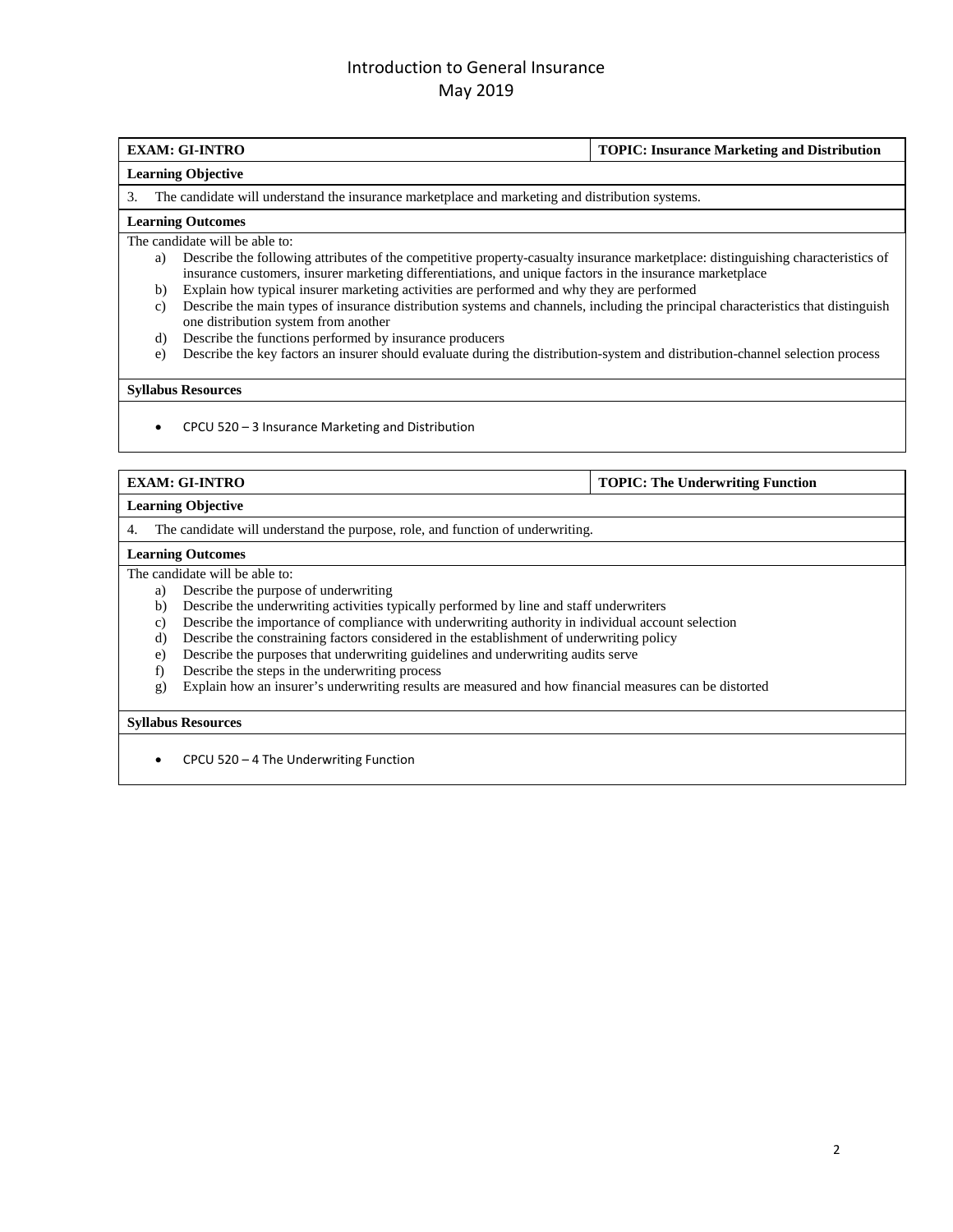|                           | <b>EXAM: GI-INTRO</b>                                                                                                                                                                           | <b>TOPIC: Underwriting Property and Liability</b><br><b>Insurance</b> |  |
|---------------------------|-------------------------------------------------------------------------------------------------------------------------------------------------------------------------------------------------|-----------------------------------------------------------------------|--|
|                           | <b>Learning Objective</b>                                                                                                                                                                       |                                                                       |  |
| 5.                        | The candidate will understand the different policy considerations in underwriting property and liability insurance policies.                                                                    |                                                                       |  |
|                           | <b>Learning Outcomes</b>                                                                                                                                                                        |                                                                       |  |
|                           | The candidate will be able to:                                                                                                                                                                  |                                                                       |  |
| a)                        | Describe in detail each of the COPE factors used to evaluate property loss exposures                                                                                                            |                                                                       |  |
| $\mathbf{b}$              | Explain how insurable interest, policy provisions for valuing losses, and insurance to value affect a loss payment amount under<br>property insurance                                           |                                                                       |  |
| c)                        | Explain how underwriters use policy amount, amount subject, normal loss expectancy (NLE), probable maximum loss (PML),<br>and maximum foreseeable loss (MFL) to measure potential loss severity |                                                                       |  |
| d)                        | Describe the underwriting considerations for business income and extra expense coverage                                                                                                         |                                                                       |  |
| e)                        | Describe the underwriting considerations and risk control techniques associated with employee dishonesty and crimes<br>committed by others                                                      |                                                                       |  |
| f)                        | Describe the loss exposures and the underwriting considerations for commercial general liability insurance                                                                                      |                                                                       |  |
| g)                        | Describe the underwriting considerations for personal and commercial auto insurance                                                                                                             |                                                                       |  |
| h)                        | Describe the key underwriting considerations relevant to the evaluation of submissions for workers compensation insurance                                                                       |                                                                       |  |
| $\mathbf{i}$              | Describe the underwriting considerations for umbrella and excess liability insurance                                                                                                            |                                                                       |  |
| <b>Syllabus Resources</b> |                                                                                                                                                                                                 |                                                                       |  |
|                           | CPCU 520 – 5 Underwriting Property and Liability Insurance                                                                                                                                      |                                                                       |  |

## **EXAM: GI-INTRO TOPIC: Risk Control and Premium Auditing**

### **Learning Objective**

6. The candidate will understand the purpose and function of risk control and premium auditing.

### **Learning Outcomes**

The candidate will be able to:

- a) Describe the goals of insurer risk control activities
- b) Describe the risk control services provided by insurers
- c) Explain how risk control cooperates with other insurer functions
- d) Explain why premium audits are conducted<br>e) Describe the premium auditing process
- 
- e) Describe the premium auditing process<br>f) Explain why premium audits must be a Explain why premium audits must be accurate
- g) Explain how premium auditing contributes to other insurer functions

#### **Syllabus Resources**

• CPCU 520 – 6 Risk Control and Premium Auditing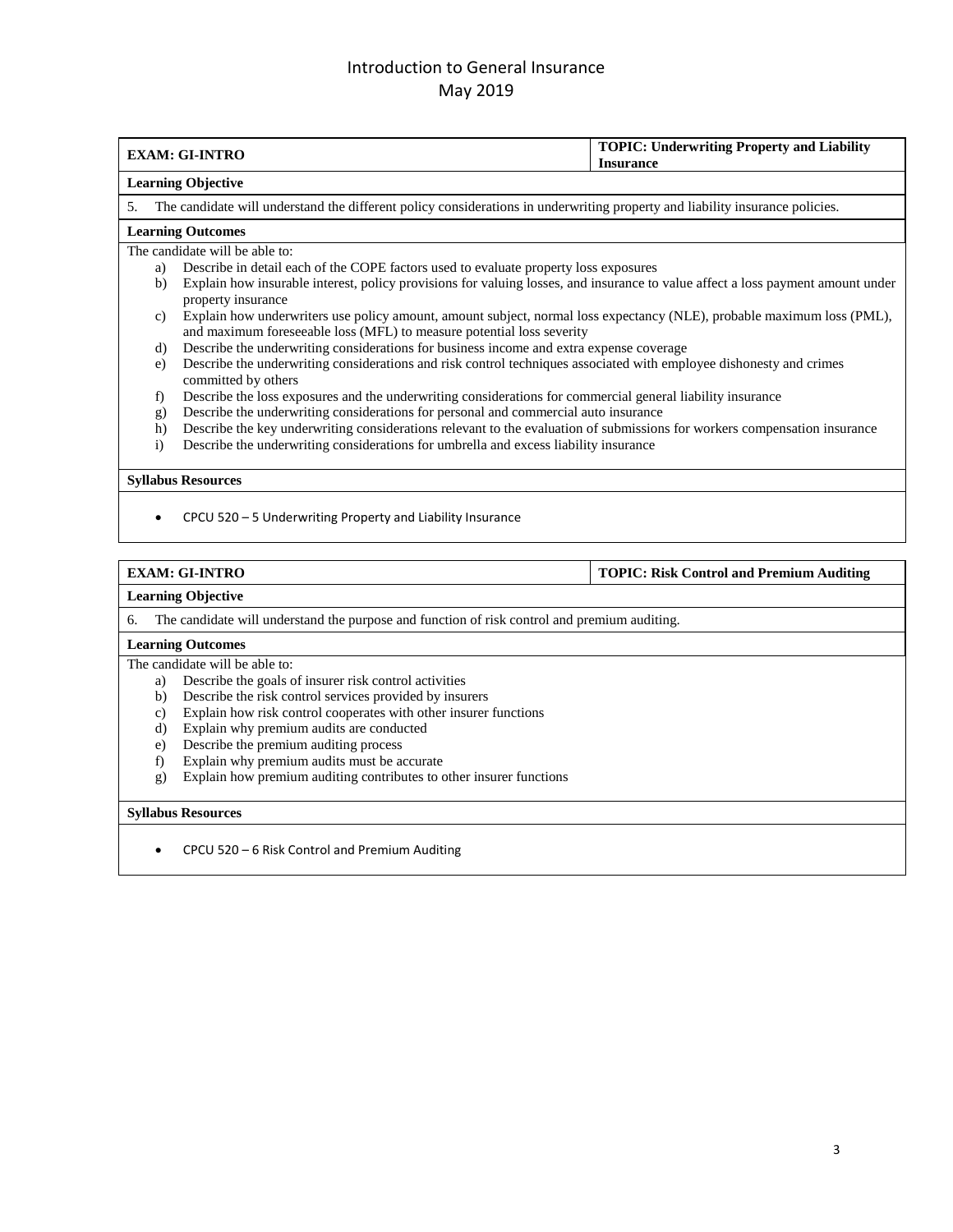### **EXAM: GI-INTRO TOPIC: The Claim Function**

#### **Learning Objective**

7. The candidate will understand the claim function and related elements.

#### **Learning Outcomes**

The candidate will be able to:

- a) Identify goals of the claim function, the users of claim information, and the parties with whom claim personnel interact
- b) Describe the claim department structure, types and functions of claim personnel, and claim personnel performance measures c) Describe the key activities in the claim handling process: Acknowledging and assigning the claim, Identifying the policy and setting reserves, Contracting the insured or the insured's representative, Investigating the claim, Documenting the claim, Determining the cause of loss, liability, and the loss amount, and Concluding the claim
- d) Explain how the law of bad faith relates to an insurer's duty of good faith and fair dealing and how the legal environment affects the law of bad faith
- e) Describe the elements of good-faith claim handling

### **Syllabus Resources**

• CPCU 520 – 7 The Claim Function

**EXAM: GI-INTRO TOPIC: Adjusting Property and Liability Claims**

#### **Learning Objective**

8. The candidate will understand the claim handling process for property and liability claims.

#### **Learning Outcomes**

The candidate will be able to:

- a) Explain how and why the activities in the framework for handling property claims are accomplished
- b) Describe the challenges of handling various types of property claims: Residential dwelling, Residential personal property, Commercial structure, Business income, Merchandise, Transportation and bailment, and Catastrophe
- c) Explain how and why the activities in the framework for handling a liability claim are accomplished
- d) Describe the challenges of handling various types of liability claims: Auto bodily injury liability, Auto property damage, Premises liability, Operations liability, Products liability, Workers compensation, and Professional liability
- e) Given a claim, determine coverage for a loss using the framework for coverage analysis and the activities in the claim handling process

### **Syllabus Resources**

• CPCU 520 – 8 Adjusting Property and Liability Claims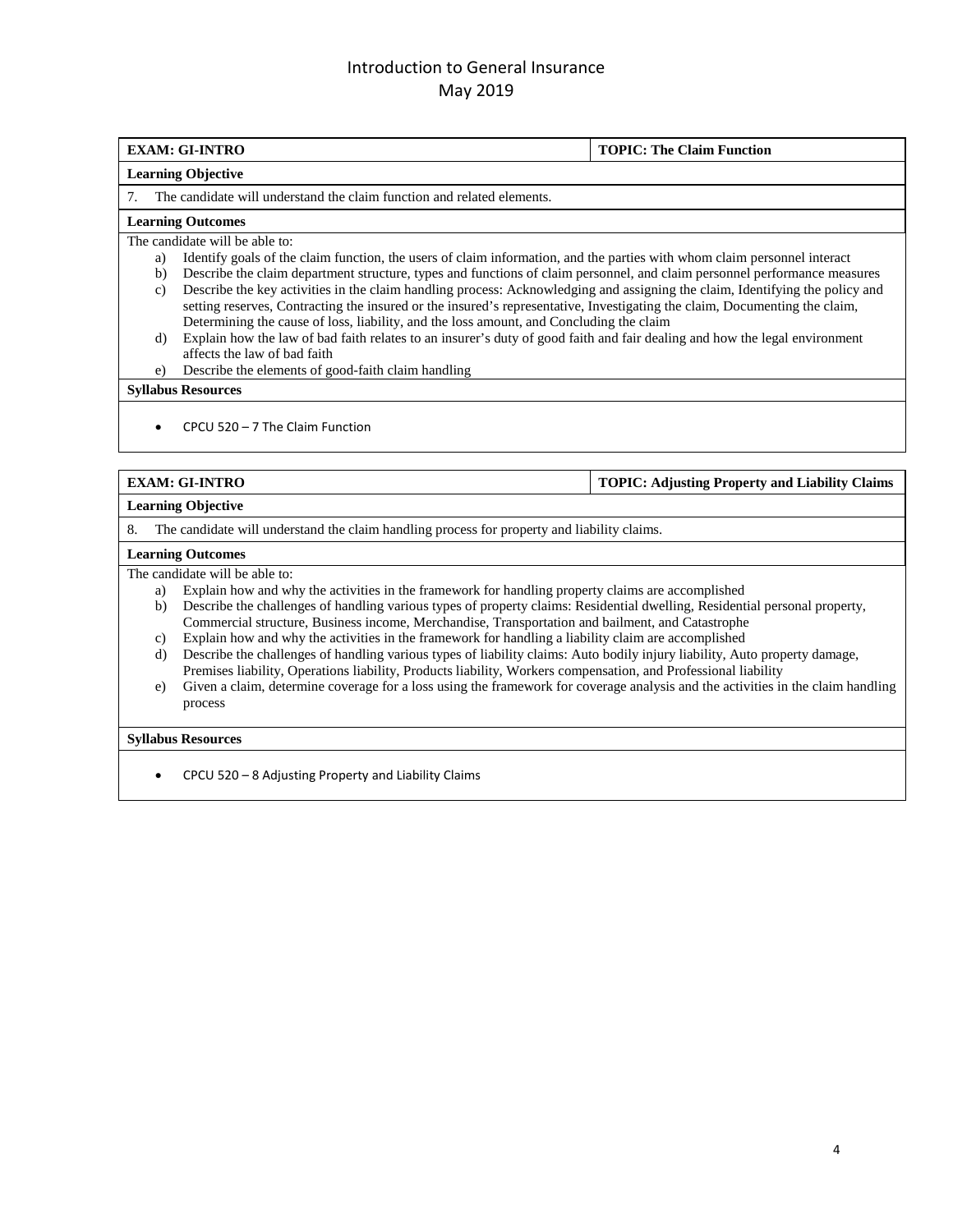### **EXAM: GI-INTRO TOPIC: Reinsurance Learning Objective** 9. The candidate will understand the function and types of reinsurance and its application. **Learning Outcomes**  The candidate will be able to: a) Describe reinsurance and its principal functions b) Describe the three sources of reinsurance c) Describe treaty reinsurance and facultative reinsurance d) Describe the types of pro rata reinsurance and excess of loss reinsurance and their uses e) Describe finite risk reinsurance and other methods that rely on capital markets as alternatives to traditional and non-traditional reinsurance f) Describe the factors that should be considered in the design of a reinsurance program g) Given a case, identify the reinsurance needs of an insurer and recommend an appropriate reinsurance program to address those needs h) Explain how reinsurance is regulated **Syllabus Resources**

• CPCU 520 – 9 (SOA special edition 2015) or 10 (first edition, 2010) Reinsurance

### **EXAM: GI-INTRO TOPIC: Personal Auto Policy**

**Learning Objective**

10. The candidate will understand the role of automobile insurance in society and the contents of the Personal Auto Policy.

### **Learning Outcomes**

The candidate will be able to:

- a) Evaluate various laws and systems regarding approaches to compensating automobile accident victims: Tort liability system, Financial responsibility laws, Compulsory insurance laws, Uninsured motorists coverage, Underinsured motorists coverage, and No-fault insurance
- b) Describe no-fault automobile laws in terms of their types and required benefits
- c) Explain how high-risk drivers may obtain auto insurance
- d) Describe automobile insurance rate regulation in terms of rating factors, matching price to exposure, competition, and other regulatory issues
- e) Summarize the sections of the Personal Auto Policy
- f) Identify the types of information typically contained on the declarations page of a personal auto policy
- g) For each of Part A Liability Coverage, Part B Medical Payments Coverage, Part C Uninsured Motorists Coverage, and Part D – Coverage for Damage to Your Auto: Summarize the provisions; given a case describing a claim, determine if that part of the coverage applies and, if so, the amount the insurer would pay for the claim
- h) Describe underinsured motorist insurance in terms of its purpose and the ways in which it can vary by state
- i) Describe the insured's duties following a covered auto accident or loss as shown in Part E
- j) Summarize each of the general provisions in Part F
- k) Describe the Personal Auto Policy endorsements that are used to handle common auto loss exposures
- l) Given a case describing a claim, determine whether the Personal Auto Policy would cover the claim and, if so, the amount the insurer would pay for the claim

### **Syllabus Resources**

- CPCU 553 2 Automobile Insurance and Society
- CPCU 553 3 Personal Auto Policy: Liability, Med Pay, and UM Coverage
- CPCU 553 4 Personal Auto Policy: Physical Damage, Duties After an Accident, Endorsements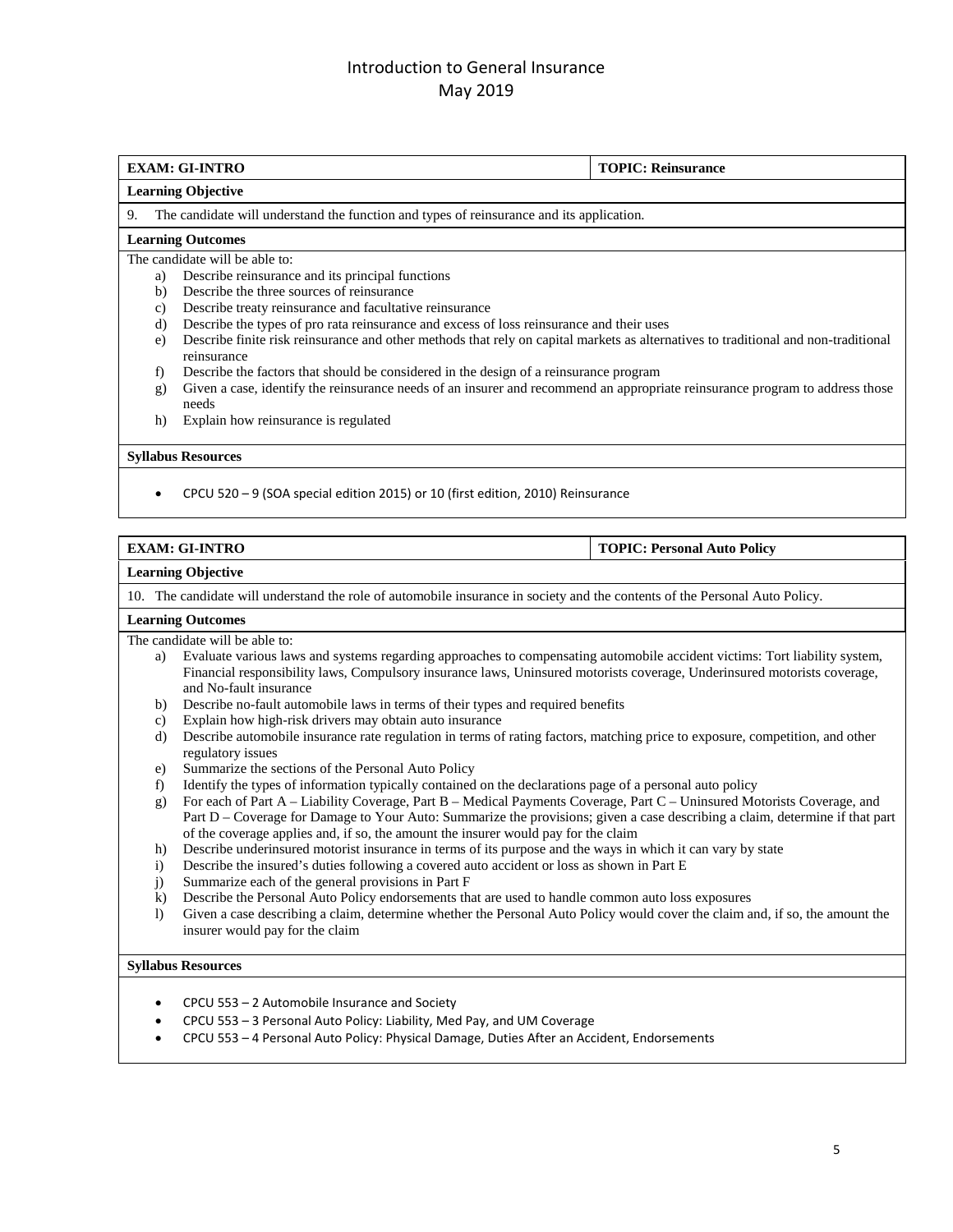|                  | <b>EXAM: GI-INTRO</b>                                                                                                                                                                                                                                                                  | <b>TOPIC: Homeowners Coverage</b> |
|------------------|----------------------------------------------------------------------------------------------------------------------------------------------------------------------------------------------------------------------------------------------------------------------------------------|-----------------------------------|
|                  | <b>Learning Objective</b>                                                                                                                                                                                                                                                              |                                   |
|                  | 11. The candidate will understand the contents of the ISO Homeowners Program and describe some specialty plans.                                                                                                                                                                        |                                   |
|                  | <b>Learning Outcomes</b>                                                                                                                                                                                                                                                               |                                   |
|                  | The candidate will be able to:                                                                                                                                                                                                                                                         |                                   |
| a)               | Describe how individuals and families can use the ISO 2011 Homeowners insurance program to address their personal risk<br>management needs                                                                                                                                             |                                   |
| b)               | Summarize the structure of the Homeowners Policy (HO-3), key changes in the ISO 2011 program revision, and factors<br>important to rating homeowners insurance                                                                                                                         |                                   |
| c)               | Determine whether the 2011 HO-3 policy provisions in Section I – Property Coverages provide coverage for a given loss or<br>loss exposure: Coverage A – Dwelling, Coverage B – Other Structures, Coverage C – Personal Property, Coverage D – Loss of<br>Use, and additional coverages |                                   |
| d)               | Summarize the 2011 HO-3 policy provisions concerning Perils Insured Against and Exclusions                                                                                                                                                                                             |                                   |
| e)               | Summarize each of the 2011 HO-3 policy provisions in Section I - Conditions                                                                                                                                                                                                            |                                   |
| f)               | Given a scenario describing a homeowners property claim, determine whether the 2011 HO-3 Policy Section I – Property<br>Coverages would cover the claim and, if so, the amount the insurer would pay for the claim                                                                     |                                   |
| g)               | Determine whether the 2011 HO-3 policy provisions in Section II – Liability Coverage provide coverage for a given loss or<br>loss exposure: Coverage E - Personal Liability, Coverage F - Medical Payments to Others, and additional coverages                                         |                                   |
| h)               | Determine whether one or more exclusions preclude the coverage provided by Section II of the 2011 HO-3 policy provisions<br>in Section II $-$ Exclusions                                                                                                                               |                                   |
| $\mathbf{i}$     | Summarize the 2011 HO-3 policy provisions concerning Conditions applicable to Section II and Conditions applicable to<br>Sections I and II                                                                                                                                             |                                   |
| j)               | Given a case describing a homeowners liability claim, determine whether the 2011 HO-3 policy Section II - Liability<br>Coverage would cover the claim, and if so, the amount the insurer would pay for the claim                                                                       |                                   |
| k)               | Compare the coverage provided by each of the following 2011 Homeowners policies to the coverage provided by the 2011<br>HO-3 policy: HO-2 Broad Form, HO-5 Comprehensive Form, HO-4 Contents Broad Form, HO-6 Unit-Owners Form, and<br>HO-8 Modified Coverage Form                     |                                   |
| $\left  \right $ | Summarize the coverages provided by the various 2011 ISO Homeowners policy endorsements                                                                                                                                                                                                |                                   |
| m)               | Given a case describing a homeowners claim, determine whether a 2011 HO-3 Policy that may include one or more<br>endorsements would cover the claim, and, if so, the amount the insurer would pay for the claim                                                                        |                                   |
| n)               | Describe the operation of the National Flood Insurance Program and the coverage it provides                                                                                                                                                                                            |                                   |
| $\circ$ )        | Describe the operation of FAIR plans and beachfront and windstorm plans and the coverage they provide                                                                                                                                                                                  |                                   |
|                  | <b>Syllabus Resources</b>                                                                                                                                                                                                                                                              |                                   |
|                  | CPCU 553 - 5 Homeowners Property Coverage                                                                                                                                                                                                                                              |                                   |
|                  | CPCU 553 - 6 Homeowners Liability, Conditions, Coverage Forms, and Endorsements                                                                                                                                                                                                        |                                   |
|                  |                                                                                                                                                                                                                                                                                        |                                   |

• CPCU 553 – 7 Other Residential Insurance (pages 24-37 only)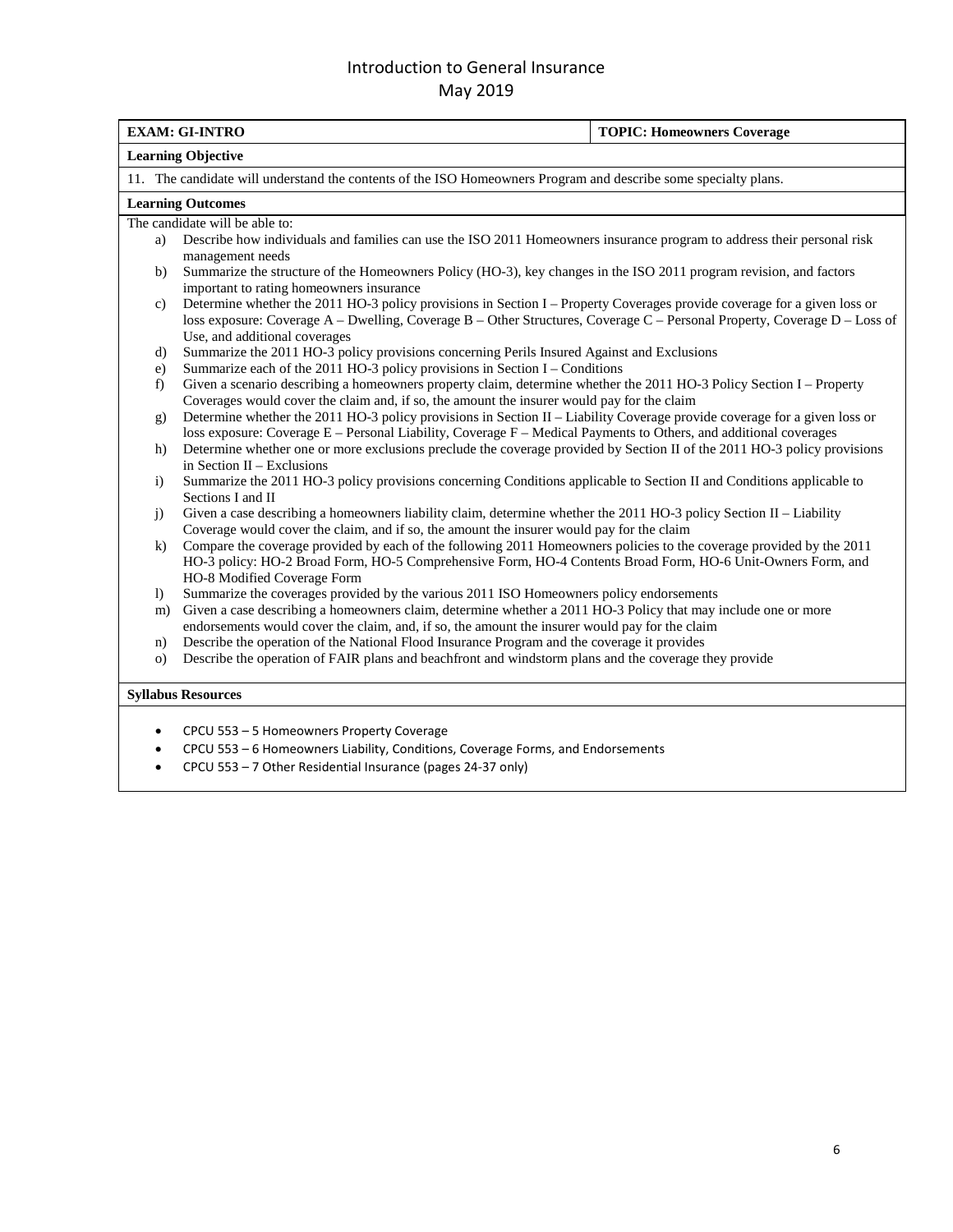|                                                                                | <b>EXAM: GI-INTRO</b><br><b>TOPIC: Commercial Property Insurance</b>                                                                                                                                                                                                                                                               |  |  |
|--------------------------------------------------------------------------------|------------------------------------------------------------------------------------------------------------------------------------------------------------------------------------------------------------------------------------------------------------------------------------------------------------------------------------|--|--|
| <b>Learning Objective</b>                                                      |                                                                                                                                                                                                                                                                                                                                    |  |  |
| 12. The candidate will understand the nature of Commercial Property Insurance. |                                                                                                                                                                                                                                                                                                                                    |  |  |
|                                                                                | <b>Learning Outcomes</b>                                                                                                                                                                                                                                                                                                           |  |  |
|                                                                                | The candidate will be able to:                                                                                                                                                                                                                                                                                                     |  |  |
| a)                                                                             | Describe commercial property insurance in terms of the major categories of loss exposures that can be covered and the<br>components of a commercial property coverage part                                                                                                                                                         |  |  |
| b)                                                                             | Determine whether a described item of property qualifies as Covered Property under one or more of these categories in the<br>Building and Personal Property Coverage Form: Building, Your Business Personal Property, and Personal Property of Others                                                                              |  |  |
| $\mathbf{c}$                                                                   | Determine which of the additional coverages and coverage extensions of the Building and Personal Property Coverage Form<br>apply to a described loss                                                                                                                                                                               |  |  |
| d)                                                                             | Determine whether the cause of a described loss is a covered cause of loss under the Causes of Loss – Basic Form or the<br>Causes of Loss - Broad Form                                                                                                                                                                             |  |  |
| e)                                                                             | Determine whether the cause of a described loss is a covered cause of loss under the Causes of Loss – Special Form                                                                                                                                                                                                                 |  |  |
| f)                                                                             | Apply the Limits of Insurance and Deductible provisions of the Building and Personal Property Coverage Form to a described<br>loss                                                                                                                                                                                                 |  |  |
| g)                                                                             | Explain how each of the Loss Conditions and Additional Conditions affects coverage under the Building and Personal Property<br>Coverage Form                                                                                                                                                                                       |  |  |
| h)                                                                             | Explain how each of the following optional coverages described in the BPP modifies the basic coverage of the BPP: Agreed<br>Value, Inflation Guard, Replacement Cost, and Extension of Replacement Cost to Personal Property of Others                                                                                             |  |  |
| $\mathbf{i}$                                                                   | Summarize each of the Commercial Property Conditions                                                                                                                                                                                                                                                                               |  |  |
| j)                                                                             | Explain how each of the conditions contained in the Common Policy Conditions affects coverage under a commercial property<br>coverage part                                                                                                                                                                                         |  |  |
| $\bf k$                                                                        | Explain how each of these documents modifies the Building and Personal Property Coverage Form: Ordinance or Law<br>Coverage endorsement, Spoilage Coverage endorsement, Flood Coverage endorsement, Earthquake and Volcanic Eruption<br>Coverage endorsement, Peak Season Limit of Insurance endorsement, and Value Reporting Form |  |  |
| $\bf{I}$                                                                       | Identify the factors that affect commercial property insurance premiums                                                                                                                                                                                                                                                            |  |  |
| m)                                                                             | Given a case, determine whether, and for what amount, a described loss would be covered by a commercial property coverage<br>part that includes the Building and Personal Property Coverage Form and any of the three causes of loss forms                                                                                         |  |  |
|                                                                                | <b>Syllabus Resources</b>                                                                                                                                                                                                                                                                                                          |  |  |
|                                                                                | CPCU 557 - 1 Commercial Property Insurance, Part I                                                                                                                                                                                                                                                                                 |  |  |

• CPCU 557 – 2 Commercial Property Insurance, Part II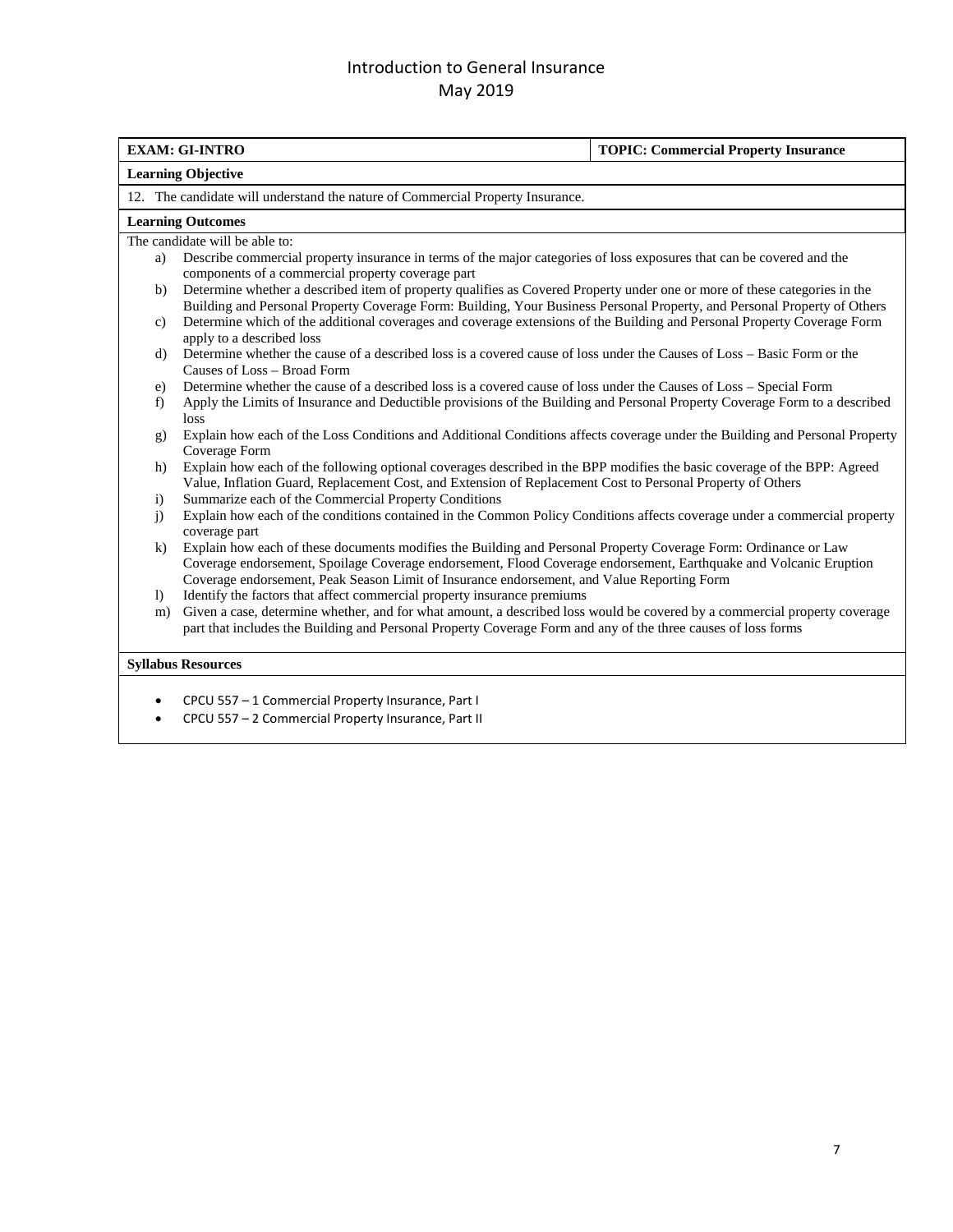|                           | <b>EXAM: GI-INTRO</b>                                                                                                                                                   | <b>TOPIC: Commercial General Liability Insurance</b> |  |
|---------------------------|-------------------------------------------------------------------------------------------------------------------------------------------------------------------------|------------------------------------------------------|--|
|                           | <b>Learning Objective</b>                                                                                                                                               |                                                      |  |
|                           | 13. The candidate will understand the nature of Commercial General Liability Insurance.                                                                                 |                                                      |  |
|                           | <b>Learning Outcomes</b>                                                                                                                                                |                                                      |  |
|                           | The candidate will be able to:                                                                                                                                          |                                                      |  |
| a)                        | Describe commercial general liability insurance in terms of the types of losses that can be covered by general liability                                                |                                                      |  |
|                           | insurance and the components of a commercial general liability coverage part                                                                                            |                                                      |  |
| b)                        | Determine whether a described claim meets the conditions imposed by the Coverage A insuring agreement of the Commercial                                                 |                                                      |  |
|                           | General Liability Coverage Form (occurrence version)                                                                                                                    |                                                      |  |
| c)                        | Determine whether any of the exclusions applicable to Coverage A of the Commercial General Liability Coverage Form                                                      |                                                      |  |
|                           | eliminate coverage for a described claim                                                                                                                                |                                                      |  |
| d)                        | Determine whether a described claim meets the conditions imposed by the Coverage B insuring agreement of the Commercial                                                 |                                                      |  |
|                           | General Liability Coverage Form and whether any of the Coverage B exclusions eliminate coverage for the claim                                                           |                                                      |  |
| e)                        | Determine whether a described claim meets the conditions imposed by the Coverage C insuring agreement of the Commercial                                                 |                                                      |  |
|                           | General Liability Coverage Form and whether any of the Coverage C exclusions eliminate coverage for the claim                                                           |                                                      |  |
| f)                        | Summarize the supplementary payments of the Commercial General Liability Coverage Form                                                                                  |                                                      |  |
| g)                        | Determine whether a described person or organization is an insured under the Commercial General Liability Coverage Form                                                 |                                                      |  |
| h)                        | Explain how the following limits of insurance in the CGL Coverage Form are applied: Each occurrence limit, Personal and                                                 |                                                      |  |
|                           | advertising injury limit, Damage to premises rented to you limit, Medical expense limit, General aggregate limit, and Products-<br>completed operations aggregate limit |                                                      |  |
| $\mathbf{i}$              | Apply the Commercial General Liability Conditions to claims or other interactions between the insurer and the insured                                                   |                                                      |  |
| j)                        | Explain how the premium for CGL coverage is determined                                                                                                                  |                                                      |  |
| $\bf k$                   | Given a case, determine whether, and for what amount, the Commercial General Liability Coverage Form (occurrence version)<br>covers a described claim                   |                                                      |  |
| <b>Syllabus Resources</b> |                                                                                                                                                                         |                                                      |  |
|                           | CPCU 557 - 6 Commercial General Liability Insurance, Part I                                                                                                             |                                                      |  |
|                           | CPCU 557 - 7 Commercial General Liability Insurance, Part II                                                                                                            |                                                      |  |
|                           |                                                                                                                                                                         |                                                      |  |

| <b>EXAM: GI-INTRO</b>     | <b>TOPIC: Workers Compensation and Employers</b><br><b>Liability Insurance</b> |
|---------------------------|--------------------------------------------------------------------------------|
| <b>Learning Objective</b> |                                                                                |

### 14. The candidate will understand workers compensation and employers liability coverages.

#### **Learning Outcomes**

The candidate will be able to:

- a) Describe workers compensation statutes in terms of: Basic purpose, Benefits provided, and Persons and employments covered
- b) Describe workers compensation statutes in terms of: Extraterritorial provisions, Federal jurisdiction, and Methods for meeting employers' obligations
- c) Summarize these sections of the Workers Compensation and Employers Liability Insurance Policy: Information Page, General Section, and Part One – Workers Compensation Insurance
- d) Explain why employers liability insurance is needed and how the Workers Compensation and Employers Liability Insurance Policy addresses this need
- e) Describe the purpose and operation of Part Three Other States Insurance in the Workers Compensation and Employers Liability Insurance Policy
- f) Describe the need for and the coverage provided by the Voluntary Compensation and Employers' Liability Coverage Endorsement and the Longshore and Harbor Workers' Compensation Act Coverage Endorsement
- g) Explain how premium bases, classifications, and premium adjustments affect the rating of workers compensation insurance
- h) Given a case, determine whether the Workers Compensation and Employers Liability Insurance Policy covers a described injury or illness and, if so, what types of benefits or what amount of damages is covered

### **Syllabus Resources**

• CPCU 557 – 9 Workers Compensation and Employers Liability Insurance